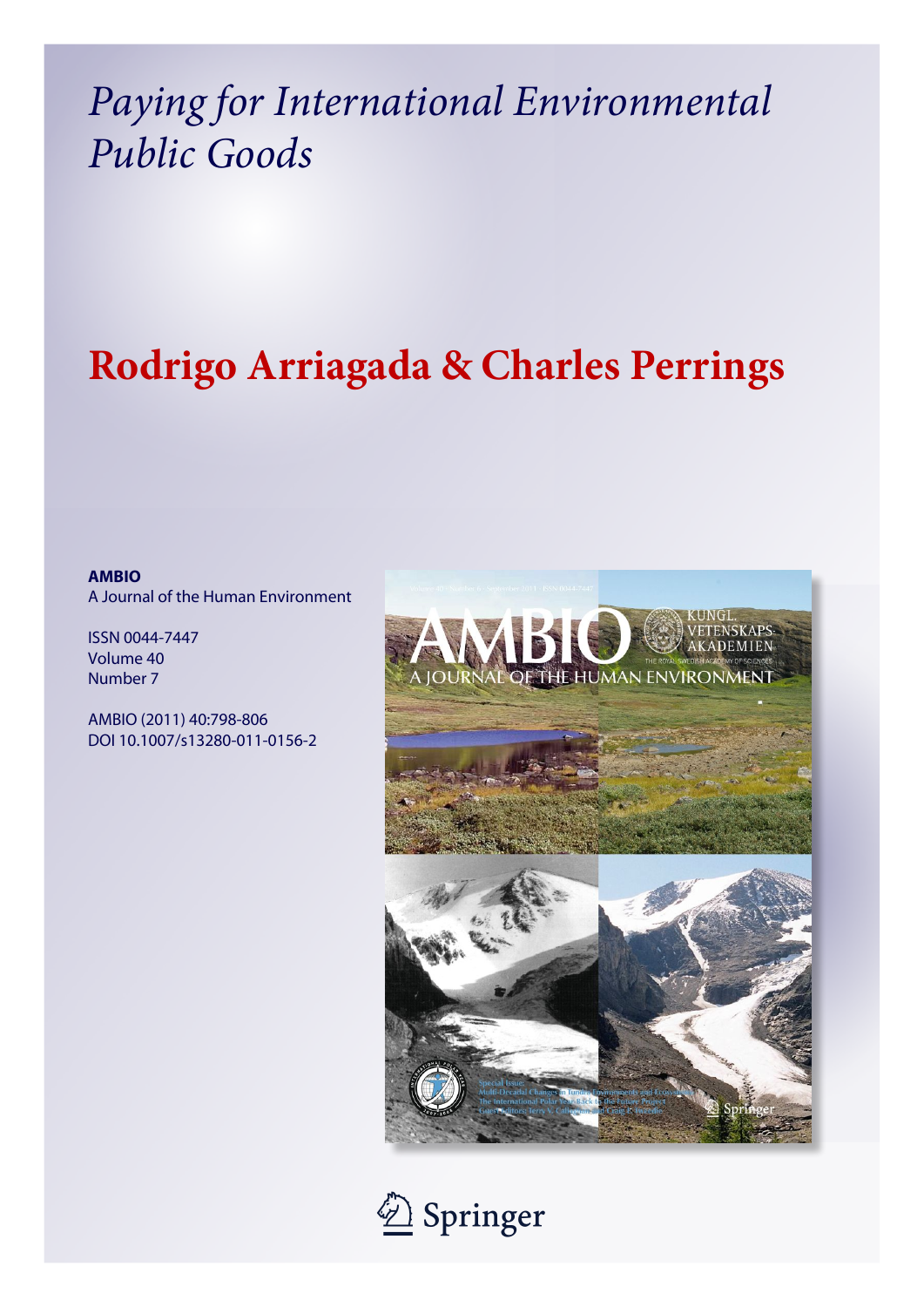**Your article is protected by copyright and all rights are held exclusively by Royal Swedish Academy of Sciences. This e-offprint is for personal use only and shall not be selfarchived in electronic repositories. If you wish to self-archive your work, please use the accepted author's version for posting to your own website or your institution's repository. You may further deposit the accepted author's version on a funder's repository at a funder's request, provided it is not made publicly available until 12 months after publication.**

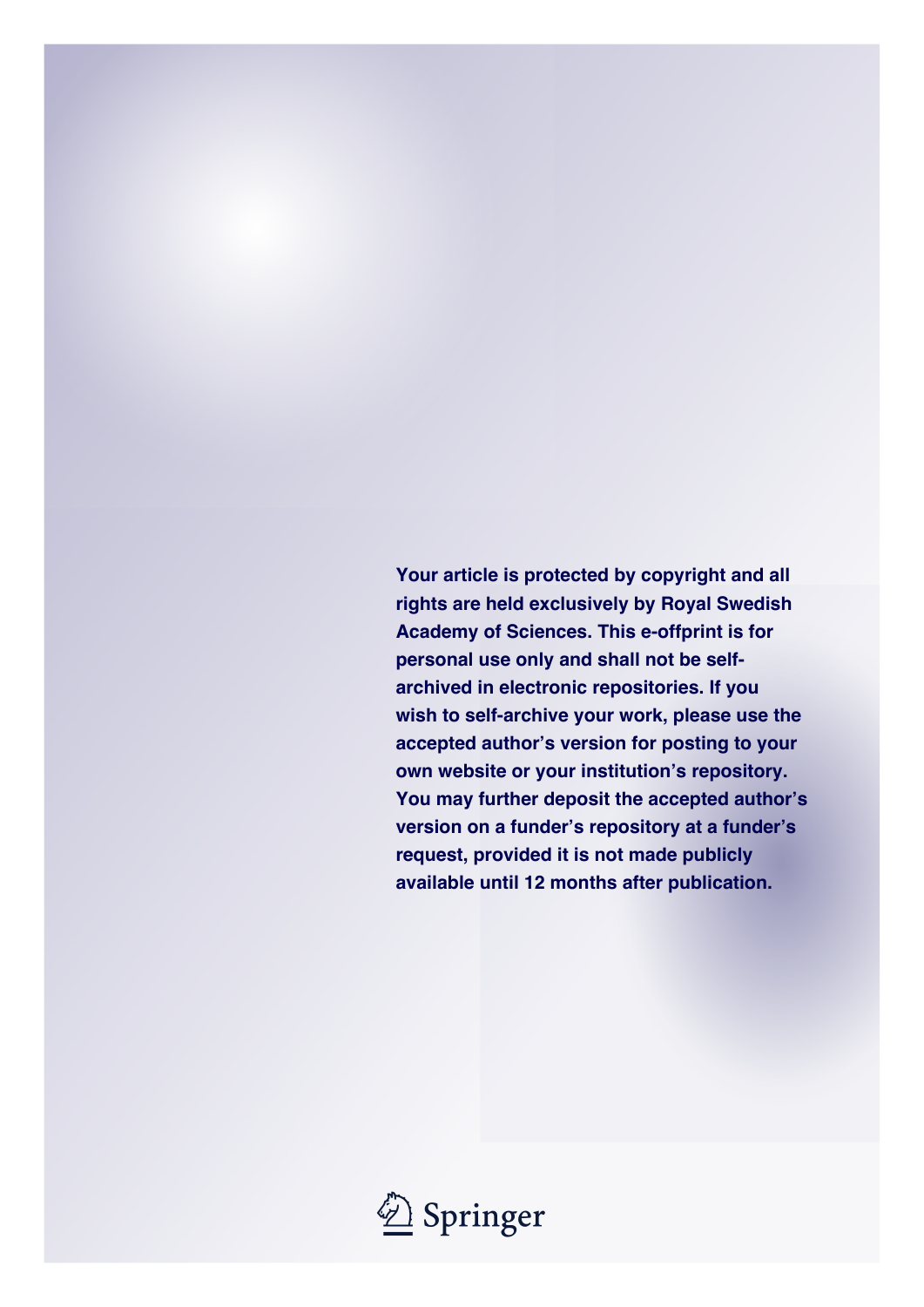REVIEW PAPER

# Paying for International Environmental Public Goods

Rodrigo Arriagada, Charles Perrings

Received: 21 December 2010 / Revised: 20 April 2011 / Accepted: 29 April 2011 / Published online: 2 June 2011

Abstract Supply of international environmental public goods must meet certain conditions to be socially efficient, and several reasons explain why they are currently undersupplied. Diagnosis of the public goods failure associated with particular ecosystem services is critical to the development of the appropriate international response. There are two categories of international environmental public goods that are most likely to be undersupplied. One has an additive supply technology and the other has a weakest link supply technology. The degree to which the collective response should be targeted depends on the importance of supply from any one country. In principle, the solution for the undersupply lies in payments designed to compensate local providers for the additional costs they incur in meeting global demand. Targeted support may take the form of direct investment in supply (the Global Environment Facility model) or of payments for the benefits of supply (the Payments for Ecosystem Services model).

**Keywords** International environmental public goods  $\cdot$ Ecosystem services  $\cdot$  Payments for ecosystem services  $\cdot$ Global environmental public

#### INTRODUCTION

How can we best secure the provision of international environmental public goods (IEPGs)—public goods offering benefits that span multiple national jurisdictions? It is well understood that markets undersupply public goods, and there is a wealth of evidence that many environmental public goods have been systematically undersupplied over a long period of time (Millennium Ecosystem Assessment [2005\)](#page-10-0). If environmental public goods occur at the scale of the nation state or below, the failure of markets to supply

public goods may be offset by the actions of local or national governments. There exist many national agencies with responsibilities for the provision of environmental public goods such as habitat for rare and endangered species, clean water, environmental health protection, and so on. There also exist many offset or mitigation systems for securing private provision of public goods at a national level (Madsen et al. [2010](#page-10-0)). At the international level, where there is no supranational authority to take responsibility, the failure of markets to deliver environmental public goods is more difficult to offset. Depending upon the magnitude and distribution of the payoffs to public good provision, individual countries will have a stronger or weaker incentive to commit resources to their provision. Doing more than that depends upon agreement between nation states (Kaul et al. [2003a](#page-9-0); Barrett [2007\)](#page-9-0).

Many IEPGs are strictly global. Examples include the conservation of the genetic diversity on which all future evolution depends, the mitigation of climate change, the control of emerging infectious diseases, and the management of sea areas beyond national jurisdiction. Many more are regional, such as the control of acid rain, the management of multi-country river basins, and the protection of international watersheds (Touza and Perrings [2011](#page-10-0)). Like all public goods, IEPGs exhibit both consumption indivisibilities and non-excludability. Non-excludability means that once the good is provided, none can be excluded from enjoying the benefits it confers. Indivisible consumption occurs when one country's enjoyment of the benefits does not diminish the amount available for others. Public goods are said to be 'pure' when they are both non-exclusive and non-rival (indivisible) in consumption. They are said to be impure if they are either partially excludable or partially rival—the most common form of which are local public goods, particularly the local common pool resources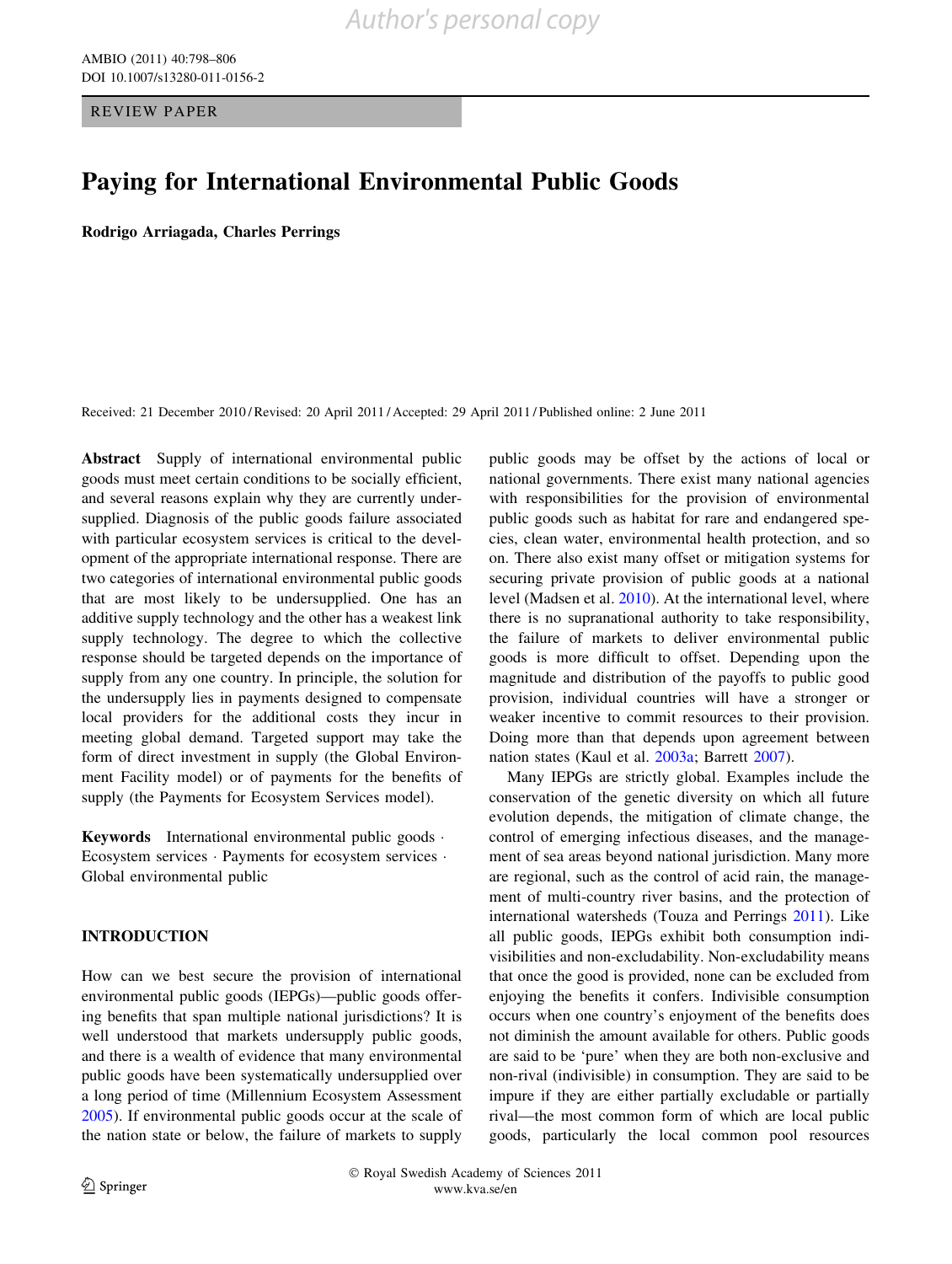analyzed by Ostrom [\(1990](#page-10-0)). In most cases, it is not possible for any single state to provide such goods on its own. International public good supply depends on either international coordination or international cooperation (Anand [2004\)](#page-9-0).

This article focuses on IEPGs whose benefits extend to people in multiple countries. Such IEPGs frequently also deliver benefits across multiple generations (Kaul et al. [1999\)](#page-9-0), but we do not address this aspect of the problem. In practice, the beneficiaries of international public goods include national populations and their representatives, nation states, transnational corporations and non-governmental organizations, as well as a newly emerging set of institutions. Globalization has altered the way that members of civil society organize themselves across national boundaries. The information revolution has also stimulated new forms of social participation. New networks, frequently built around environmental websites, enable the exchange of ideas and implementation techniques. These new relationships and interactions have created a 'global environmental public', interested in asserting new rights and responsibilities to the resources of the planet. Its concerns span both the ethical responsibilities of individuals, organizations, countries and corporations, and the alternative forms of governance of the biosphere.

Following the Millennium Ecosystem Assessment, we suppose that the benefits people obtain from biosphere depend on a set of ecosystem services comprising:

- Provisioning services: products people obtain from ecosystems, such as food, fuel, fiber, fresh water, and genetic resources.
- Cultural services: nonmaterial benefits people obtain from ecosystems through spiritual enrichment, cognitive development, reflection, recreation, and aesthetic experiences.
- Regulating services: benefits people obtain from the regulation of ecosystem processes, including air quality maintenance, climate regulation, erosion control, regulation of floods and droughts, regulation of human diseases, and water purification.
- Supporting services: those that are necessary for the production of all other ecosystem services, such as primary production, production of oxygen, and soil formation.

These services affect human wellbeing in many ways: through their role in the production of consumption goods, their support of human health and security, or the satisfaction of peoples' cultural and spiritual needs. A number of these services have the characteristics of IEPGs, the most important of which involve the regulating and supporting services. Figure [1](#page-4-0) indicates the relation between categories of ecosystem services and components of

wellbeing identified by the Millennium Ecosystem Assessment. Of these, only the provisioning services consistently generate benefits that are both divisible (rival) and exclusive. The other services yield benefits that are generally indivisible and non-exclusive. We focus on the group of ecosystem services that are both public and international. These are services that: (i) cover more than one group of countries; (ii) benefit not only a broad spectrum of countries but also a broad spectrum of the global population; (iii) meet the needs of both present and future generations (Kaul et al. [1999;](#page-9-0) Anand [2004](#page-9-0)). International public goods generated in any one county must therefore generate spillover effects beyond a nation's boundary (Morrissey et al. [2002\)](#page-10-0).

IEPGs can further be classified according to their 'technology of supply' (Sandler [2004\)](#page-10-0). The standard treatment of public goods focuses on demand (Hirshleifer [1983](#page-9-0)). However, understanding the technology of supply of IEPGs is critical to the development of appropriate incentives. Three common examples of public good supply technologies are 'additive', 'best shot', and 'weakest link' technologies. As the name implies, in the additive case, the socially available amount Y of a public good is nothing but the 'simple sum' of the separate amounts,  $y^i$ , produced by each of *m* participating countries, the  $i = 1, \ldots, m$ . In the case of simple sum public goods, such as carbon sequestration, each unit of carbon sequestered has the same value no matter where it occurs. In the case of weighted sum public goods, such as habitat protection, the contribution of each hectare protected depends on its characteristics (Sandler [2004\)](#page-10-0). For 'best shot' public goods, the benefit to all countries is determined by the most effective provider. For example, the Centers for Disease Control and Prevention are funded by the U.S.A., but provide information on infectious diseases to all countries. For 'weakest link' public goods, the benefits to all countries are limited to the benefits offered by the least effective provider. The best example of this is the control of infectious diseases. So for HIV and tuberculosis, the level of protection available to all countries is only as good as the control of the disease exercised in the poorest, most densely populated, and least well-coordinated country (Perrings et al. [2002\)](#page-10-0).

Social composition functions

 $Y = \sum_i y^i$  Summation  $Y = \min_i y^i Y = \min_i y^i$  Weakest-link  $Y = \max_i y^i$  Best-shot

Of all the Millennium Ecosystem Assessment ecosystem services, the regulating services are most often supplied as IEPGs. Examples include disease control, which is frequently supplied as a weakest or weaker link public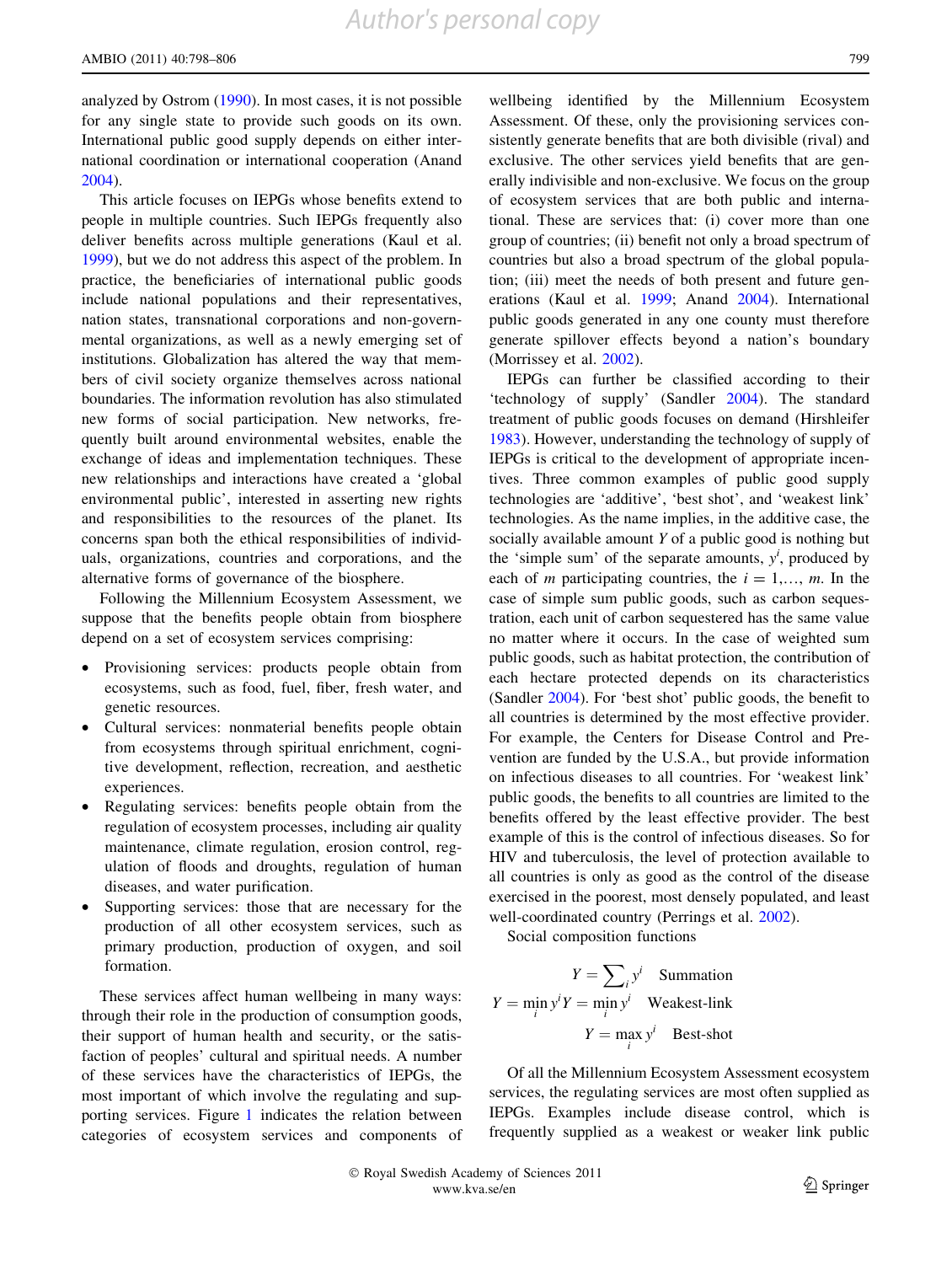Fig. 1 Linkages between ecosystem services and human well-being (arrow's width intensity of linkages between ecosystem services and human well-being) (adapted from Millennium Ecosystem Assessment, 2003)





good, climate regulation through, e.g., carbon sequestration, which is supplied as an additive pure public good, or watershed protection which is generally an additive but impure public good (Holzinger [2001](#page-9-0); Dombrowsky [2007](#page-9-0); Touza and Perrings [2011\)](#page-10-0). Many international public goods are also jointly produced with local public goods. Biodiversity in tropical forests, for example, yields a set of private benefits in the form of timber and other products including medicinal plants, hunting, fishing, recreation, and tourism. At the same time, tropical forests are a source of carbon sequestration, genetic information, hydrological and microclimatic regulation—commonly described as cobenefits (Perrings and Gadgil [2003](#page-10-0)).

An important feature of IEPG is that their spatial extent depends partly on the natural hydrological and atmospheric flows, and partly on the social linkages between countries—the flow of goods, people, and information. The global reach of carbon sequestration is a property of the general circulation system, but the global reach of disease regulation is a property of the global trade and air transportation systems. In fact, the closer integration of the world economic system has rapidly increased the number of environmental public goods that are global in reach (Kaul et al. [2003b\)](#page-9-0):

- New technologies increasingly enhance human mobility as well as the movement of goods, services, and information around the world (e.g., case of transmission of human diseases and air pollution as international environmental public bads).
- <span id="page-4-0"></span>• Economic and political openness have provided further impetuses to cross borders and transnational activities

(e.g., case of transmission of human diseases and air pollution as international environmental public bads).

- Systematic risks have increased (e.g., case of climate change as an international environmental public bad).
- International regimes are becoming more influential, often formulated by small groups of powerful nations yet often claiming universal applicability (e.g., case of bio-prospecting contracts to find cure for cancer and other human diseases).

The central problem addressed in this article is how to secure environmental public goods that (a) are provided at particular locations but offer benefits over a wider area, and (b) generate local benefits that are below the local cost of supply. These are the IEPGs that are most likely to be undersupplied. This article is organized in four sections. The following section reviews the fundamental problem with IEPGs—the incentive that each country has to free ride on the efforts of others. A third section then considers the options for addressing the problem. This reviews the applicability of currently popular instruments, such as payments for ecosystem services, in terms of the characteristics of the public good concerned. A final section draws out the implications for national and international environmental policy.

### WHY ARE INTERNATIONAL ENVIRONMENTAL PUBLIC GOODS UNDERPROVIDED?

International environmental public goods generate benefits that spill over national borders, so that the benefits (or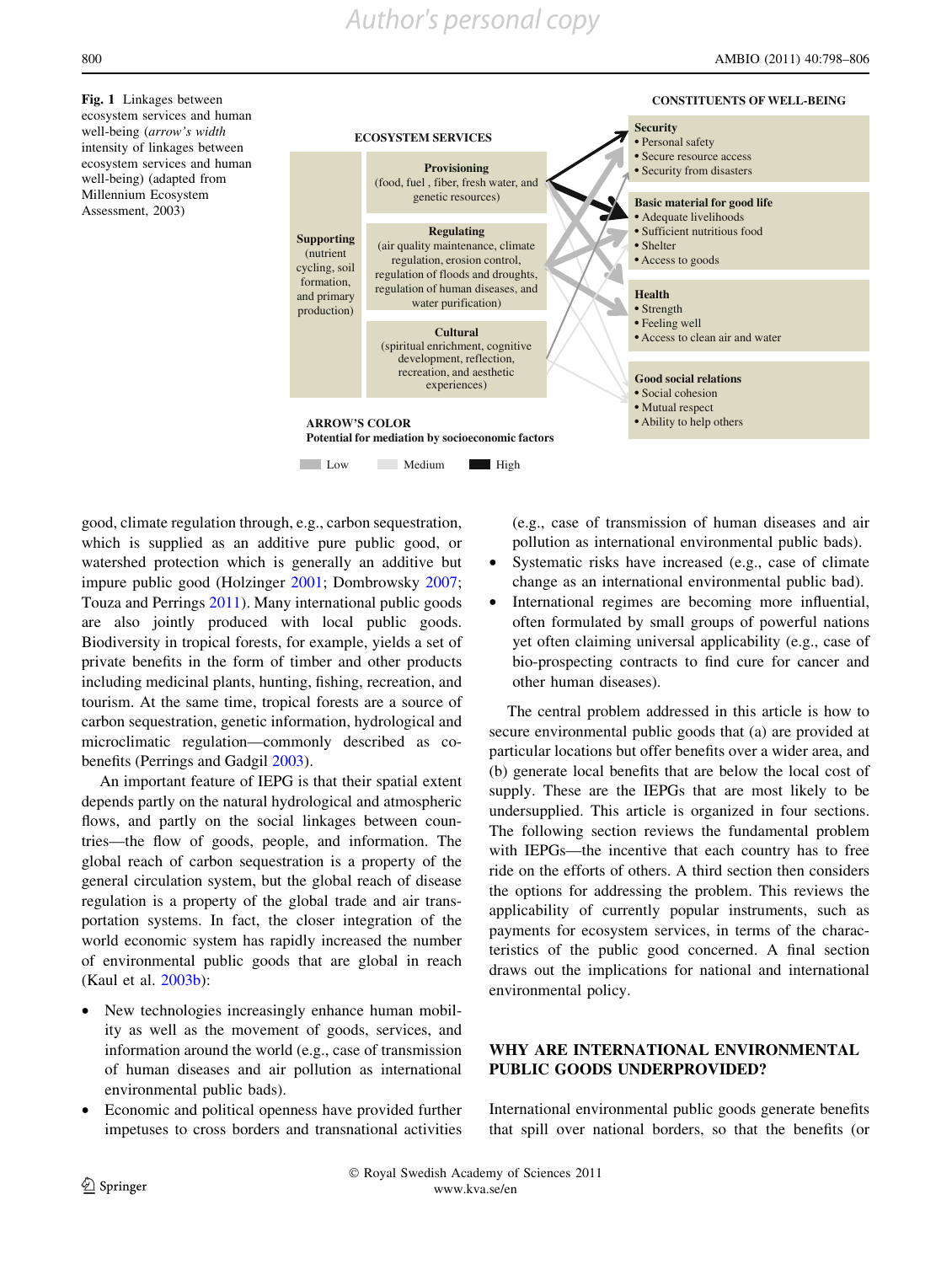costs) of those goods extend beyond the country of origin. If the marginal local benefits of public good provision are less than the marginal local costs, there will be no incentive to provide the public good at all. If the marginal local benefits of public good provision exceed the marginal local costs of provision, but benefits also accrue to other countries, there will be an incentive to produce the public good, but unless the country is a 'best-shot provider' it will not be at a level that would satisfy international demand (Ferroni and Mody [2002](#page-9-0); Kanbur [2003](#page-9-0), [2004](#page-9-0)). We first of all review the problem and then consider the options for addressing it. We have elsewhere considered the cases where the national incentive to produce IEPGs is sufficient to meet global demand (Touza and Perrings [2011](#page-10-0)). In this article, we address the case where independent local action is not sufficient to secure efficient global supply.

Consider the conservation of endangered species. Can we rely on the national action to produce the efficient amount of an IEPG such as the protection of iconic species? The key to understanding this lies in the difference between a pure public good and a private good. For a private good, everyone pays the same price, but is free to consume as much or as little as they want. Consumers adjust the quantity they consume given the market price. For a pure public good everyone consumes the same amount of the ''good'' but is willing to pay a different price for it. Consumers adjust the amount they are willing to pay for the public good given the quantity supplied (Batina and Ihori [2005](#page-9-0)). In general, private provision of public goods will be below the socially optimal level. Efficiency requires that marginal benefit equals marginal cost. In the case of conservation of endangered species (or any other public good), the relevant measure of marginal benefits is social marginal benefit—the sum of all countries marginal benefits. We illustrate the problem in Fig. [2](#page-5-0), in which local and global benefit curves for species conservation in a particular country, i, are presented. Global benefits are represented by the vertical sum of the benefit curves of country i, and all other countries.

The level of conservation in country  $i$  that maximizes local net benefits is indicated by  $y^i$ , while the level of conservation that maximizes global benefits is indicated by  $y^{i*}$ .  $y^{i}$  is given by the intersection of local supply and local benefit curves, and  $y^{i*}$  by the intersection of local supply and the vertical sum of local benefits for all countries. Since the marginal cost of provision at  $y^{i*}$  is greater than country  $i$  would be willing to accept on its own, socially optimal provision of the public good depends on the existence of a mechanism to cover the 'incremental' cost of socially optimal provision to country *i*.

Biodiversity conservation, like many other IEPGs, is an impure global public good. If there are many potential providers, each generates local benefits from its conservation effort, but also benefits from the conservation actions of others. Following, Perrings and Gadgil [\(2003](#page-10-0)), we characterize the problem for the individual country as follows.  $V^i$  denotes welfare of the *i*th country, assumed to depend on consumption of a vector of market goods,  $x^i$ , and global biodiversity conservation, denoted  $C = C(y^1,$  $y^2,...,y^m$ ), then the problem it faces is of the general form:  $\text{Max}_{x^i y^i} V^i(x^i, y^i, C(y^1, ..., y^m))$ 

In other words, it derives a direct benefit from its own conservation efforts,  $y^i$ , but also benefits from the global conservation effort to which it has contributed, C. If the cost of conservation effort in terms of the cost of market



<span id="page-5-0"></span> $©$  Royal Swedish Academy of Sciences 2011 www.kva.se/en  $\bigotimes$  Springer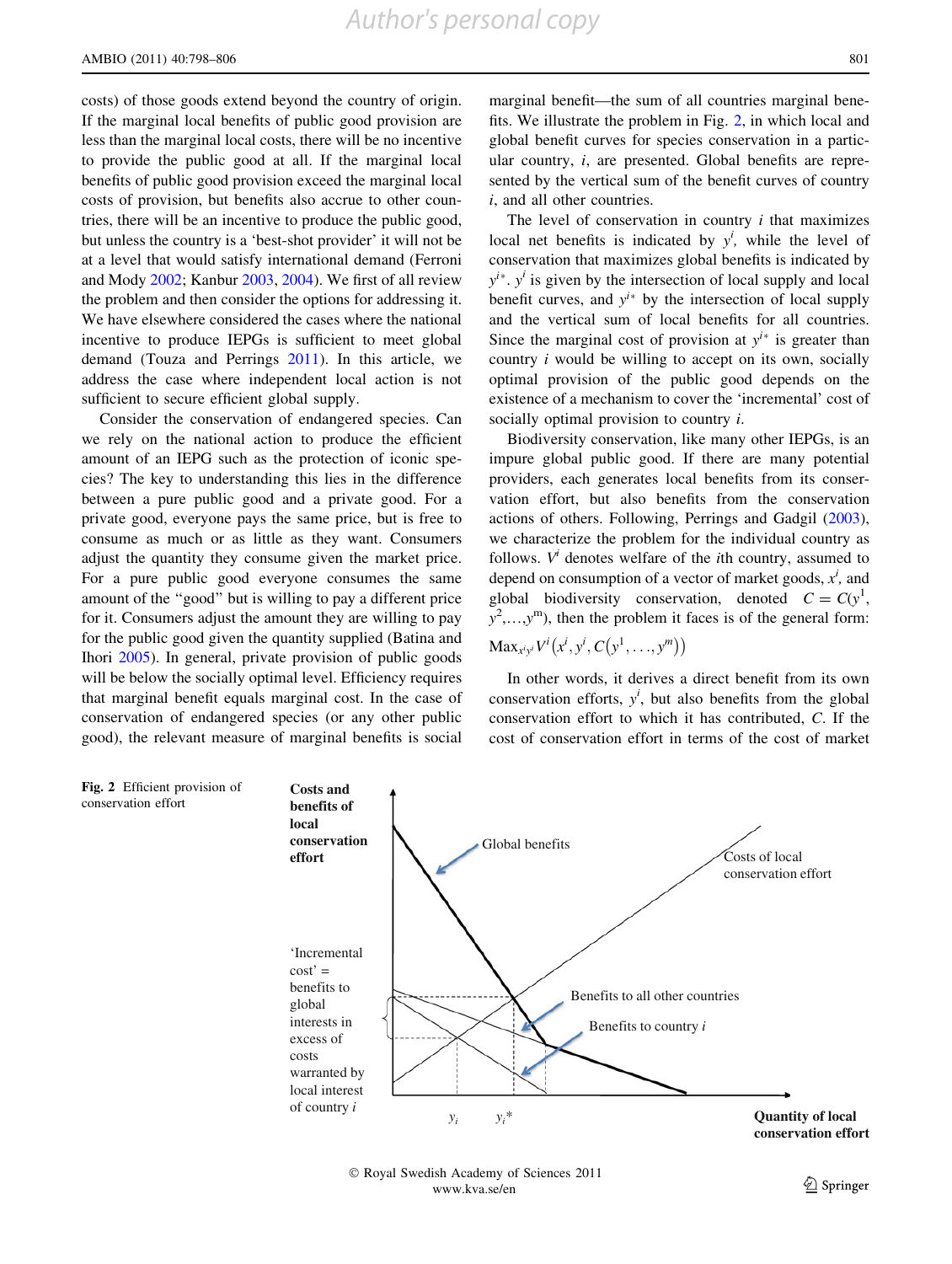goods is  $p(y^i)$ , and if the income available to country *i* is  $I^i$ , this will be subject to the constraint that

$$
I^i = x^i + p(y^i)y^i
$$

In the absence of cooperation, and noting that  $V_{y^i}^i = \partial V^i / \partial y^i$ ,  $V_{x^i}^i = \partial V^i / \partial x^i$  and  $C_{y^i} = \partial C / \partial y^i$ , wellbeing of the ith country will be maximized where the local level of conservation satisfies:

$$
\frac{V_{Y^i}^i}{V_{x^i}^i} = p_{y^i} - \frac{V_c^i}{V_{x^i}^i} C_{y^i}
$$

If global wellbeing is the sum of the welfare of all countries,  $V = \sum_{j=1} V^j$ , then global wellbeing will be maximized where

$$
\frac{V_{Y^i}^i}{V_{x^i}^i} = p_{y^i} - \sum_{j=1} \frac{V_c^j}{V_{x^i}^i} C_{y^i}
$$

The extra terms in the summation term on the right hand side capture the conservation benefits that the ith country confers on all other countries. These benefits will be neglected by the ith country unless there is a mechanism to convert them into a direct incentive.

The failure of markets to signal the global benefit of such public goods accordingly results in under-investment in their local provision. The benefits of protection, management and establishment of forests provide a good example. Apart from the loss of the valuable environmental services (e.g., protection of genetic resources, air quality maintenance, climate regulation and regulation of human diseases), forest degradation frequently translates into a loss of timber and non-timber forest products important to local livelihoods (Landell-Mills & Porras [2002\)](#page-9-0).

Currently, there are few measures of the underprovision of public goods. The United Nations Development Programme (UNDP) has opted instead for measures of "adequate" provision that differ from one public good to another. Such measures can, for example, correspond to the complete elimination of global public bads. More generally, they are measures of what is considered possible, given the current state of technology (e.g., to control—rather than eradicate—the problem of HIV/ AIDS) and what is "fair" (e.g., what would emerge if all concerned stakeholders had an effective voice in the decision-making process) (ODS-UNC [2002](#page-10-0)). The criterion of adequacy is not meant to indicate optimality—the balancing of marginal costs with the sum of people's marginal willingness to pay for a particular public good (see Samuelson [1954;](#page-10-0) Cornes and Sandler [1996](#page-9-0)). Rather, it is meant to establish a relatively simple, yet reliable, yardstick for measuring the present provision of a certain good against a technical notion of adequacy.

In the case of the global public good 'communicable disease control', for example, it has been possible, given the biological characteristics of the infectious agent and available technologies, to completely eradicate certain diseases. In these cases, the criterion for adequate provision is defined as complete eradication, or zero incidences in the "wild." The determination of "adequate provision" is based solely on technical considerations, without reference to costs, benefits or existing preferences and willingness to pay. Therefore, there may be cases where adequate provision may not be economically feasible. It is important to assess the net benefits/costs of inaction against the net benefits/costs of corrective action to determine, at least approximately, whether meeting the technological requirements for adequate provision is economically desirable (UNDP [2002](#page-10-0)).

### POLICY OPTION: PAYMENTS FOR ECOSYSTEM SERVICES

In principle, the solution to IEPG problems of this form lies in payments designed to compensate local providers for the additional costs they incur in meeting global demand. Indeed, that is the basis on which the Global Environment Facility (GEF) was founded. The GEF unites 182 member governments—in partnership with international institutions, nongovernmental organizations, and the private sector—to address global environmental issues. An independent financial organization, the GEF provides grants to developing countries and countries with economies in transition for projects related to biodiversity, climate change, international waters, land degradation, the ozone layer, and persistent organic pollutants. These projects benefit the global environment, linking local, national, and global environmental challenges, and promoting sustainable livelihoods. The concept of incremental cost, which notionally determines the payments made by the GEF, is related to the difference between the cost a country would be prepared to bear in the provision of an environmental public good (the cost that would be warranted in terms of the national benefits generated by the public good) and the cost of meeting global demand for the same public good (Pearce [2003,](#page-10-0) [2005](#page-10-0)). It is a national payment for an environmental service that is an IEPG.

Systems of Payments for Ecosystem Services (PES) have become popular instruments for dealing with IEPGs, in part because they appear to satisfy the incremental cost principle (Ferraro and Simpson [2002](#page-9-0); Goldstein et al. [2006](#page-9-0); Wunder [2007](#page-10-0); Ferraro and Kiss [2007;](#page-9-0) Pagiola [2008](#page-10-0); Engel et al. [2008;](#page-9-0) Wunder et al. [2008](#page-10-0)). They are not, however, appropriate mechanisms in all cases. International PES schemes are appropriate where non-marketed ecosystem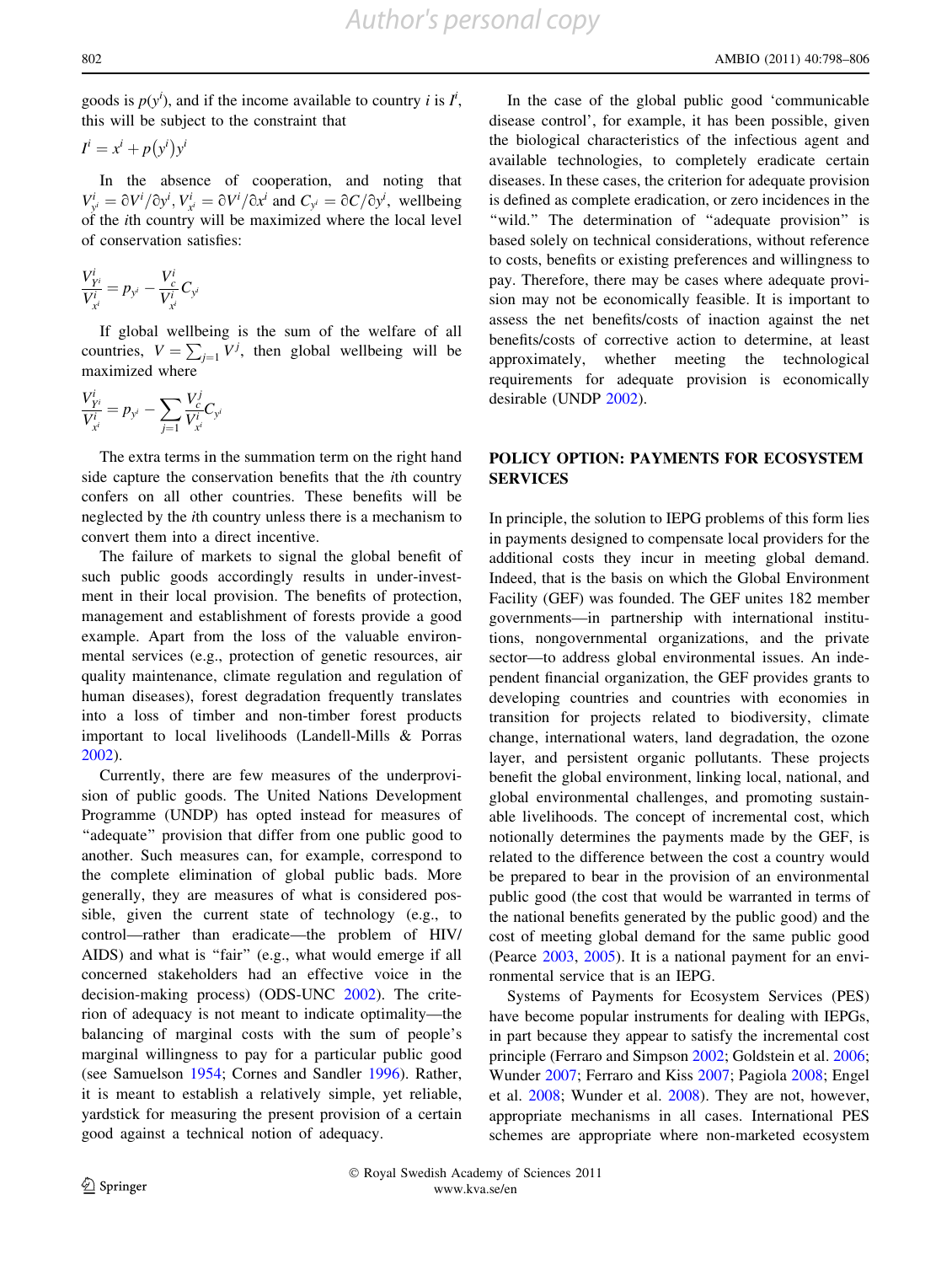services are privately supplied in one country, but offer benefits that are public and accrue elsewhere.

To illustrate the potential pluses and minuses of PES, we consider a particular problem: the impact of local deforestation on the provision of a range of IEPGs including climate regulation (through carbon sequestration), protection of genetic diversity, and watershed protection in addition to timber and non-timber forest products. The Economics of Ecosystems and Biodiversity (TEEB) study is a major international initiative to draw attention to the global economic benefits of biodiversity, to highlight the growing costs of biodiversity loss and ecosystem degradation, and to draw together expertise from the fields of science, economics and policy to enable practical actions moving forward. The current assessment of TEEB on PES has used existing studies to estimate the mean value of both the macroclimatic regulation offered by terrestrial carbon sequestration, and the change in provisioning and cultural services offered by forest systems. Its findings are preliminary but telling. TEEB (TEEB [2009](#page-10-0); Kumar [2010\)](#page-9-0) suggests that the mean values of forest ecosystem services, in US\$/ha/year, are dominated by regulatory functions: specifically regulation of climate (\$1965), water flows (\$1360), and soil erosion (\$694). The mean value of all provisioning services combined—timber and non-timber forest products, food, genetic information, pharmaceuticals—is \$1313. This is less than the value of water flow regulation alone. There are substantial off-site benefits to forest conservation that are not currently captured by forest landowners and are difficult to incorporate on PES schemes.

Governments around the world have frequently implemented forest protection policies in areas high in biodiversity, landscape beauty or critical for their watershed protection. However, as pressure mounts on governments to curtail spending and cut budget deficits, their ability to invest directly in the provision of public goods and services is compromised. Where public authorities have been unable to tackle the public good problem, they have searched for ways to involve non-governmental actors. Efforts to transfer responsibility for forest environmental services out of the public sector have relied on a combination of regulation and market-based approaches (Landell-Mills and Porras [2002\)](#page-9-0). Experience has shown that well-designed market-based instruments can achieve environmental goals at less cost than conventional ''command and control'' approaches, while creating positive incentives for continual innovation and improvement (Stavins [2003](#page-10-0)). Examples of such instruments in the forestry sector include stumpage value-based forest revenue systems, financial and material incentives, long-term forestry concessions, trade liberalization, forest certification and the promotion of markets for non-timber forest products.

The costs and benefits associated with many human activities spill over jurisdictional boundaries, thereby generating externalities that are often reciprocal and quantitatively significant (Cornes [2008](#page-9-0)). Therefore, IEPGs supply depends on either international coordination or international cooperation. Among payment schemes to internalize the external benefits of maintaining intact forests, Reducing Emissions from Deforestation and Forest Degradation (REDD) is an effort to create a financial value for the carbon stored in forests, offering incentives for developing countries to reduce emissions from forested lands and invest in low-carbon paths to sustainable development. REDD is an example of international coordination in delivery of ecosystem services. Its integration into international market-based climate change policies poses a number of challenges both to institutional design and to implementation. At present, for example, there are few effective mechanisms for converting international payments to governments into incentives to on-the-ground forest communities (Myers [2008;](#page-10-0) Sikor et al. [2010](#page-10-0)). Indeed, creating an effective multilevel system of payments is seen as the core issue in building REDD considering that REDD goes beyond deforestation and forest degradation, and includes the role of conservation, sustainable management of forest and enhancement of forest carbon stocks (Anngelsen and Wertz-Kanounnikoff [2008](#page-9-0)). It is predicted that financial flows for greenhouse gas emission reductions from REDD could reach up to US\$30 billion a year. This significant North–South flow of funds could reward a meaningful reduction of carbon emissions and could also support new, pro-poor development, help conserve biodiversity, and secure vital ecosystem services.

A second issue is the linkage between distinct ecosystem services. The REDD scheme targets one important ecosystem service: carbon sequestration. However, it has the potential to secure other services as well. These services potentially include both habitat provision for biodiversity conservation and watershed protection. Reaching international agreement on an instrument to reduce emissions from deforestation and forest degradation, while recognizing the co-benefits offered by conservation, and the sustainable management of forested watershed would both secure global carbon sequestration services, as well as help to maintain other valuable services provided by forests (TEEB [2009](#page-10-0)). There is growing recognition that REDD planning requires a broadened approach. A future REDD mechanism should incentivize emissions reduction from reduced deforestation, enhanced carbon sequestration and address a number of non-carbon services. Implementation of REDD also requires attention to the quality of forest governance, conservation priorities, local rights and tenure frameworks, and sub-national project potential (Phelps et al. [2010\)](#page-10-0).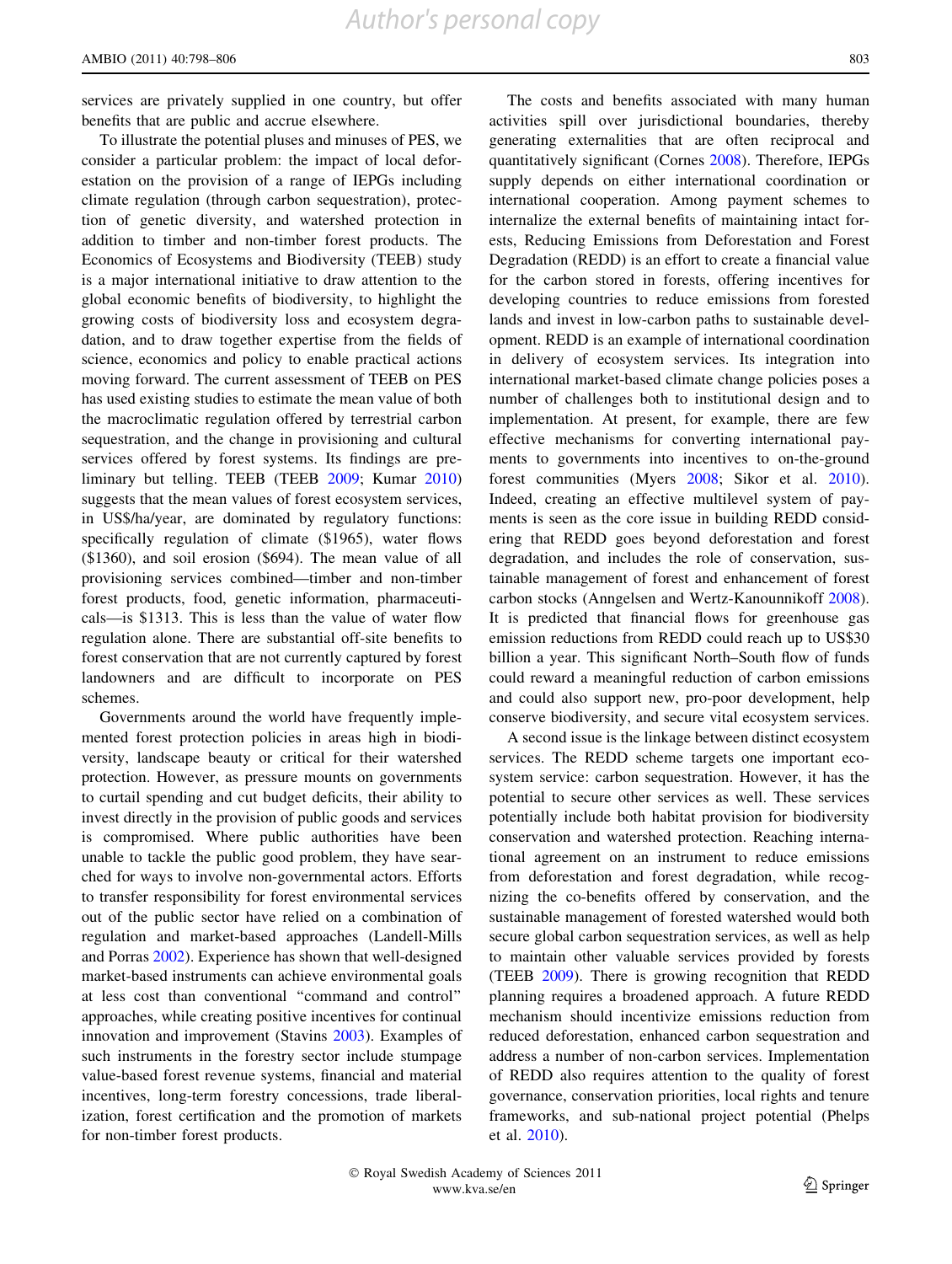## IMPLICATIONS FOR INTERNATIONAL ENVIRONMENTAL POLICY

Globalization is often associated with increased privateness economic liberalization is associated with the growth of the number of goods and services allocated through markets, international market integration, and enhanced private crossborder economic activity such as trade, investment, transport, travel, migration and communication. However, globalization is also about increased publicness—about people's lives becoming more interdependent. Events in one place of the globe often have worldwide repercussions. Moreover, a growing volume of international policy principles, treaties, norms, laws, and standards is defining common rules for an ever-wider range of activities (Kaul et al. [2003b](#page-9-0)).

Public goods are recognized as having benefits that cannot easily be confined to a single ''buyer'' (or set of "buyers"). Yet once they are provided, many can enjoy them for free. A clean environment is an example. Without a mechanism for collective action, these goods will generally be underprovided. In fact, many crises dominating the international policy agenda today reflect the underprovision of global public goods. With globalization, externalities are increasingly borne by people in other countries. Indeed, issues that have traditionally been merely national are now global because of the greater interconnectedness of the planet.

Kaul et al. ([2003b\)](#page-9-0) suggest a rethinking of three notions underpinning the theory of public goods. First, properties of non-rivalry in consumption and non-excludability of current benefits do not automatically determine whether a good is public or private. Some goods may be either public or private. Nevertheless, it is important to distinguish between a good's having the potential of being public (that is, its having non-rival and non-excludable properties) and its being de facto public (non-exclusive and available for all to consume). Second, public goods do not necessarily have to be provided by the state. Many other actors can, and increasingly do, contribute to their provision. And third, a growing number of public goods are no longer national in scope, having assumed cross-border dimensions. Many have become global and require international cooperation to be adequately provided.

For the most part, the theoretical and empirical literature in economics has focused on two polar models of public goods provision: the provision of pure public goods that benefit all agents, and the provision of local public goods that only benefit agents in one community (Bloch and Zenginobuz [2007](#page-9-0)). We are concerned with cases where the members of one community enjoy positive spillovers from the public goods provided by other communities. In the context of global climate regulation, the REDD scheme will compensate tropical nations that succeed in reducing carbon emissions from deforestation and forest degradation—source of nearly one fifth of global carbon emissions. Since forests offer a number of benefits aside from carbon, however, the scheme could potentially benefits to communities that would otherwise be unable to afford them (Stickler et al. [2009\)](#page-10-0). If well designed and implemented, PES schemes such as REDD have the potential to secure provision of IEPGs that offer benefits at multiple scales, such as the protection of water supplies, local and regional climate regulation, and habitat provision for the protection of biodiversity. The effectiveness of PES schemes depends heavily on the conditionality of payments (Arriagada and Perrings [2009](#page-9-0)), but the principles for their effective design and implementation are well understood.

To summarize, the implications of this paper for international environmental policy are the following:

- 1. Diagnosis of the public goods failure associated with particular ecosystem services is critical to the development of the appropriate international response. There are a number of cases where the incentive structure is such that independent actions by nation states will be 'good enough' to secure the public interest (Touza and Perrings [2011](#page-10-0)). Where the technology of supply is 'best shot' or where the local benefits are high enough to lead to a level of supply that is close to the global optimum, then the independent actions of nation states will be adequate. However, where local benefits lead to a level of local supply that leaves global demand unsatisfied, then international coordination or cooperation in the delivery of ecosystem services will be required. We note that this largely depends on the nature and strength of off-site effects. Local actions that generate significant off-site benefits or costs are most likely to require international coordination or cooperation. Off-site effects can reflect both natural (through hydrological or atmospheric flows) and social (through trade and travel) transmission. Since social transmission of effects is rapidly evolving, understanding social transmission pathways is important to the diagnosis of the public goods failure.
- 2. There are two categories of IEPGs that are most likely to be undersupplied. The first involves an additive supply technology, a high opportunity cost of supply and transmission to a large number of other countries through the general circulation system. Examples include mitigation of climate change, and management of transboundary nutrient flows, currently addressed through the UN Framework Convention on Climate Change and the Convention on Long Range Transboundary Air Pollution. The second involves a weakest link supply technology, and transmission to a large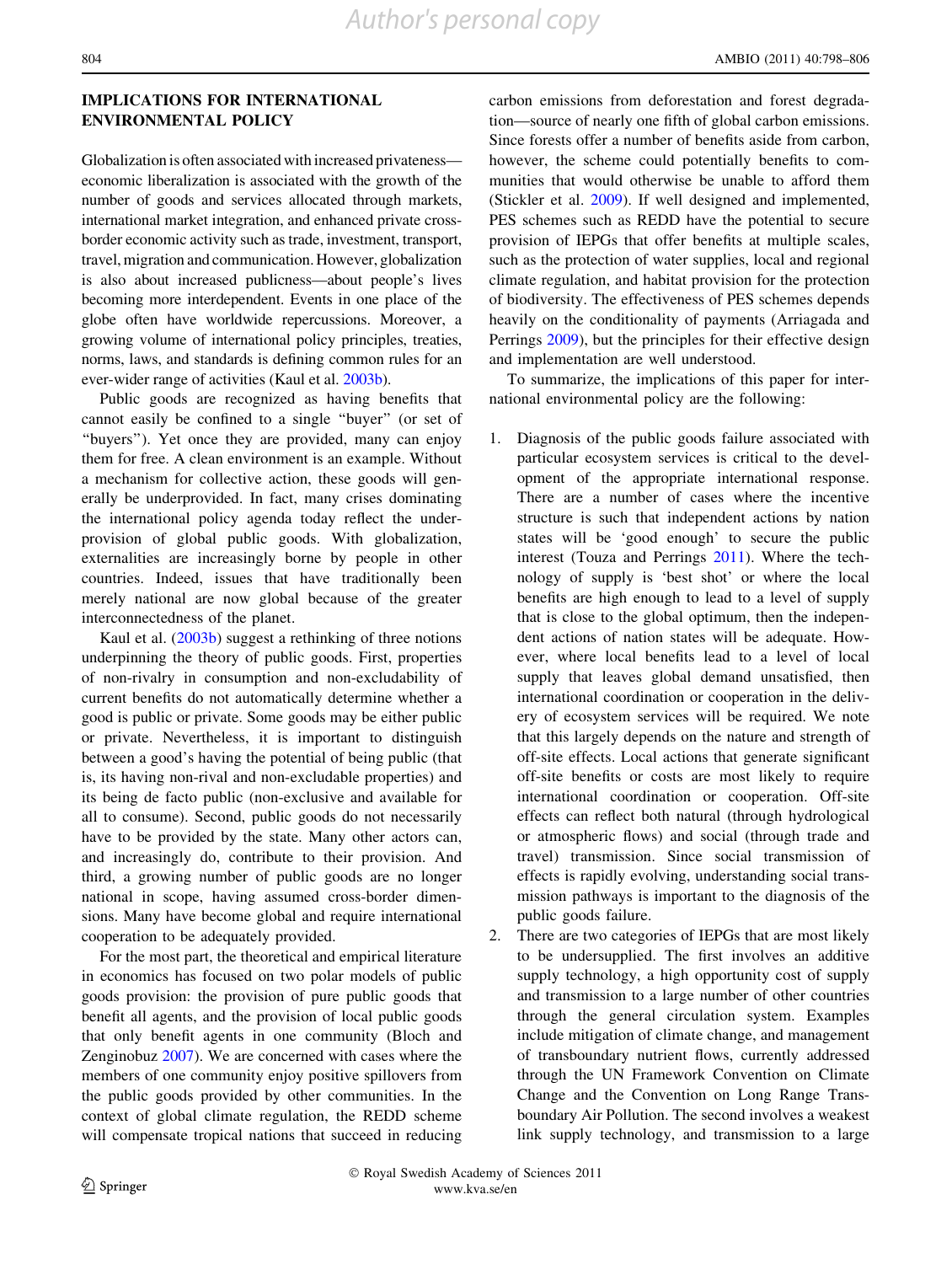number of other countries through global trade, transport and travel. Examples include the management of infectious zoonotic diseases and the control of invasive pest species, currently addressed through the International Health Regulations, the Sanitary and Phytosanitary Agreement, and the Convention on Biological Diversity.

- 3. If there is a public good failure that demands international coordination or cooperation, it is then important to determine the degree to which the collective response should be targeted. In principle, action should be targeted to reflect the weight attaching to the supply from any one country. So, at one extreme, international contributions to an IEPG with an additive supply technology that is unweighted (a simple sum), such as carbon sequestration by forest plantations, should not be targeted at all. Whereas international contributions to a weakest link international environmental public good, such as infectious disease control, should be targeted at the weakest link. In practice, most ecosystem services are jointly produced (come as a bundle), and involve an intermediate position. Particular countries are more important for the provision of some services than others (e.g., high biodiversity countries contribute more to the global gene pool than others) so most international contributions to IEPGs should be targeted in some measure.
- 4. For IEPGs that are supplied in specific countries, support may take the form of direct investment in supply (the Global Environment Facility model) or of payments for the benefits of supply (the Payments for Ecosystem Services model). The fact that GEF is under-resourced, and is only weakly targeted, suggests that the second option may become the dominant mechanism for assuring local provision of IEPGs. We have elsewhere discussed the conditions that need to be satisfied for PES schemes to be effective (Arriagada and Perrings [2009](#page-9-0)). The most important of these is that payments for ecosystem services should be conditional on the supply of those services. Where PES schemes have both income transfer/poverty alleviation and public good supply objectives, conditionality may be lost altogether. It is important that the design of PES schemes fit the diagnosis of the public good problem, and the technology of public good supply.

Acknowledgment The authors acknowledge support from the United Nations Environment Programme.

#### REFERENCES

<span id="page-9-0"></span>Anand, P. 2004. Financing the provision of public goods. The World Economy 27: 215–237.

- Anngelsen, A., and S. Wertz-Kanounnikoff. 2008. What are the key design issues for REDD and the criteria for assessing options? In Moving ahead with REDD,, ed. A. Angelse. Bogor: SUBUR Printing.
- Arriagada, R., and C. Perrings. 2009. Making payments for ecosystem services work. Ecosystem services economics working papers. United Nations Environment Programme, Nairobi.
- Barrett, S. 2007. Why cooperate? The incentive to supply global public goods. Oxford: Oxford University Press.
- Batina, R., and T. Ihori. 2005. Public goods: Theories and evidence. Berlin: Springer-Verlag.
- Bloch, F., and U. Zenginobuz. 2007. The effect of spillovers on the provision of local public goods. Review of Economic Design 11: 199–216.
- Cornes, R. 2008. Global public goods and commons: theoretical challenges for a changing world. International Tax and Public Finance 15: 353–359.
- Cornes, R., and T. Sandler. 1996. The theory of externalities, public goods, and club goods. New York: Cambridge University Press.
- Dombrowsky, I. 2007. Conflict, cooperation and institutions in international water management: An economic analysis. Cheltenham: Edward Elgar.
- Engel, S., S. Pagiola, and S. Wunder. 2008. Designing payments for environmental services in theory and practice: An overview of the issues. Ecological Economics 65: 663–674.
- Ferraro, P., and A. Kiss. 2007. Direct payments to conserve biodiversity. Science 298: 1718–1719.
- Ferraro, P., and R. Simpson. 2002. The cost-effectiveness of conservation payments. Land Economics 78: 339–353.
- Ferroni, M., and A. Mody. 2002. Global incentives for international public goods: Introduction and overview. In International goods public: Incentives, measurement, and financing,, ed. M. Ferroni, and A. Mody. Dordrecht: Kluwer Academic Publishers.
- Goldstein, J., G. Daily, J. Friday, P. Matson, and R. Naylor. 2006. Business strategies for conservation on private lands: Koa forestry as a case study. Proceedings of the National Academy of Sciences of the United States of America 103: 10140–10145.
- Hirshleifer, J. 1983. From weakest-link to best shot: The voluntary provision of public goods. Public Choice 41: 371–386.
- Holzinger, K. 2001. Aggregation technology of common goods and its strategic consequences: Global warming, biodiversity, and sitting conflicts. European Journal of Political Research 40: 117–138.
- Kanbur, R. 2003. IFI's and IPG's: operational implications for the World Bank. In Challenges to the World Bank, IMF: Developing country perspectives,, ed. A. Buira. London: Anthem Press.
- Kanbur, R. 2004. Cross-border externalities, international public goods and their implications for aid agencies. In Global tensions: Challenges, opportunities in the World economy,, ed. L. Beneria, and S. Bisnath. New York: Routledge.
- Kaul, I., I. Grunberg, and M. Stern, ed. 1999. Defining global public goods. In Global public goods: International cooperation in the 21st century. Oxford: Oxford University Press.
- Kaul, I., P. Conceição, K. Le Goulven, and R. Mendoza, ed. 2003a. How to improve the provision of global public goods. In Providing global public goods: Managing globalization. Oxford: Oxford University Press.
- Kaul, I., P. Conceição, K. Le Goulven, and R. Mendoza, ed. 2003b. Why do global public goods matter today? In *Providing global* public goods: Managing globalization. Oxford: Oxford University Press.
- Kumar, P. 2010. The economics of ecosystems and biodiversity. London: Earthscan.
- Landell-Mills, N., and I. Porras. 2002. Silver bullet or fool's gold? A global review of markets for forest environmental services and